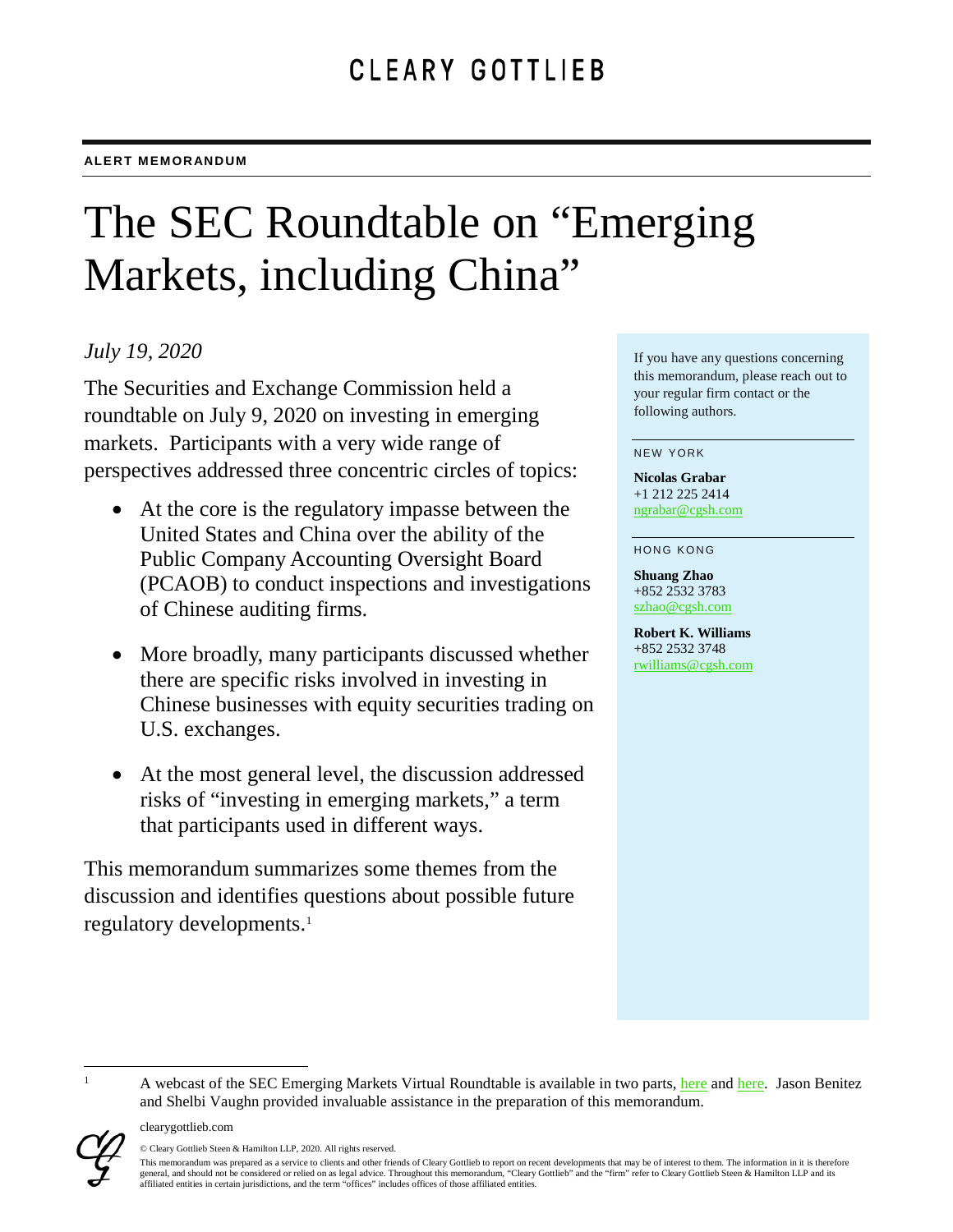## **Context**

The roundtable was the latest development in a campaign that has featured these earlier steps:

- June 4, 2020 A presidential memorandum directs federal agencies to develop regulatory measures to protect U.S. investors from "risks from Chinese companies"[.2](#page-1-0)
- May 29, 2020 Nasdaq proposes amendments to its listing rules for "Restrictive Market Companies" – defined to include a company operating or incorporated in a jurisdiction that restricts access by U.S. regulators.<sup>[3](#page-1-1)</sup>
- May 20, 2020 The Senate passes Senate Bill S. 945, the Holding Foreign Companies Accountable Act, sponsored by Sen. Kennedy of Louisiana.<sup>[4](#page-1-2)</sup> S. 945 would impose specified consequences on a reporting company if the PCAOB is unable to inspect or investigate its auditor because of a position taken by an authority in the auditor's jurisdiction. The consequences could include delisting if the circumstances continue for three reporting years, and disclosure of (1) the percentage of the shares of the issuer owned by governmental entities, (2) whether any governmental entities have a controlling financial interest in the issuer, (3) the name of each official of the Chinese Communist Party who is a member of the board of directors and

<span id="page-1-2"></span><sup>4</sup> The Holding Foreign Companies Accountable Act, S.945,  $116^{th}$  Cong. (2020), availabl[e here.](https://www.congress.gov/bill/116th-congress/senate-bill/945/text)

<span id="page-1-6"></span><span id="page-1-5"></span><span id="page-1-3"></span><sup>5</sup> SEC Chairman Jay Clayton, PCAOB Chairman William D. Duhnke III, SEC Chief Accountant Sagar Teotia, SEC Division of Corporation Finance Director William Hinman, SEC Division of Investment Management Director Dalia Blass, Public Statement on Emerging Market Investments Entail Significant Disclosure, Financial Reporting

(4) whether the articles of incorporation of the issuer contains any charter of the Chinese Communist Party.

- April 21, 2020 A public statement by senior officials of the SEC and the PCAOB calls attention to "disclosure, financial reporting and other risks" of emerging markets investments.<sup>5</sup>
- December 7, 2018 A public statement by senior officials of the SEC and the PCAOB calls attention specifically to information access challenges with respect to U.S.-listed companies with operations in China. [6](#page-1-4)

The background to all this activity includes the growth in U.S. listings of equity of China-centered businesses over the past two decades. Today more than 200 U.S. listed companies are either Chinese-incorporated or doing business principally in China. In 2019 there were 25 IPOs of U.S.-listed Chinese companies, accounting for over 18% of all U.S.-listed IPOs that year.[7](#page-1-5) The issuers in question range widely, including big state-controlled entities, some of the world's largest tech firms, as well as startups and other smaller businesses. In many cases, the U.S.-listed company is incorporated outside China – usually in the Cayman Islands – and is listed only in the United States, but in recent months some of these businesses are seeking a second listing outside the United States.<sup>[8](#page-1-6)</sup>

> and Other Risks; Remedies are Limited (April 21, 2020), availabl[e here.](https://www.sec.gov/news/public-statement/emerging-market-investments-disclosure-reporting#_ednref12)

<sup>6</sup> SEC Chairman Jay Clayton, SEC Chief Accountant Wes Bricker and PCAOB Chairman William D. Duhnke III, Public Statement on the Vital Role of Audit Quality and Regulatory Access to Audit and Other Information Internationally— Discussion of Current Information Access Challenges with Respect to U.S.-listed Companies with Significant Operations in China (Dec. 7, 2018), available [here.](https://www.sec.gov/news/public-statement/statement-vital-role-audit-quality-and-regulatory-access-audit-and-other)

<sup>7</sup> *See* data compiled by University of Florida Professor Jay Ritter, available [here.](https://site.warrington.ufl.edu/ritter/files/IPOs2019Statistics.pdf)

<sup>8</sup> *See* Scott Murdoch and Julie Zhu, *Chinese Companies Take Record 50% of Global Equity Raising in First Half of 2020,* REUTERS (June 28,

<span id="page-1-0"></span> <sup>2</sup> Presidential Memorandum on Protecting United States Investors from Significant Risks from Chinese Companies (June 4, 2020), available [here.](https://www.whitehouse.gov/presidential-actions/memorandum-protecting-united-states-investors-significant-risks-chinese-companies/)

<span id="page-1-4"></span><span id="page-1-1"></span><sup>3</sup> Proposed Amendments to Nasdaq Rule 5005(a)(37), SR-NASDAQ-2020-027 (May 29, 2020).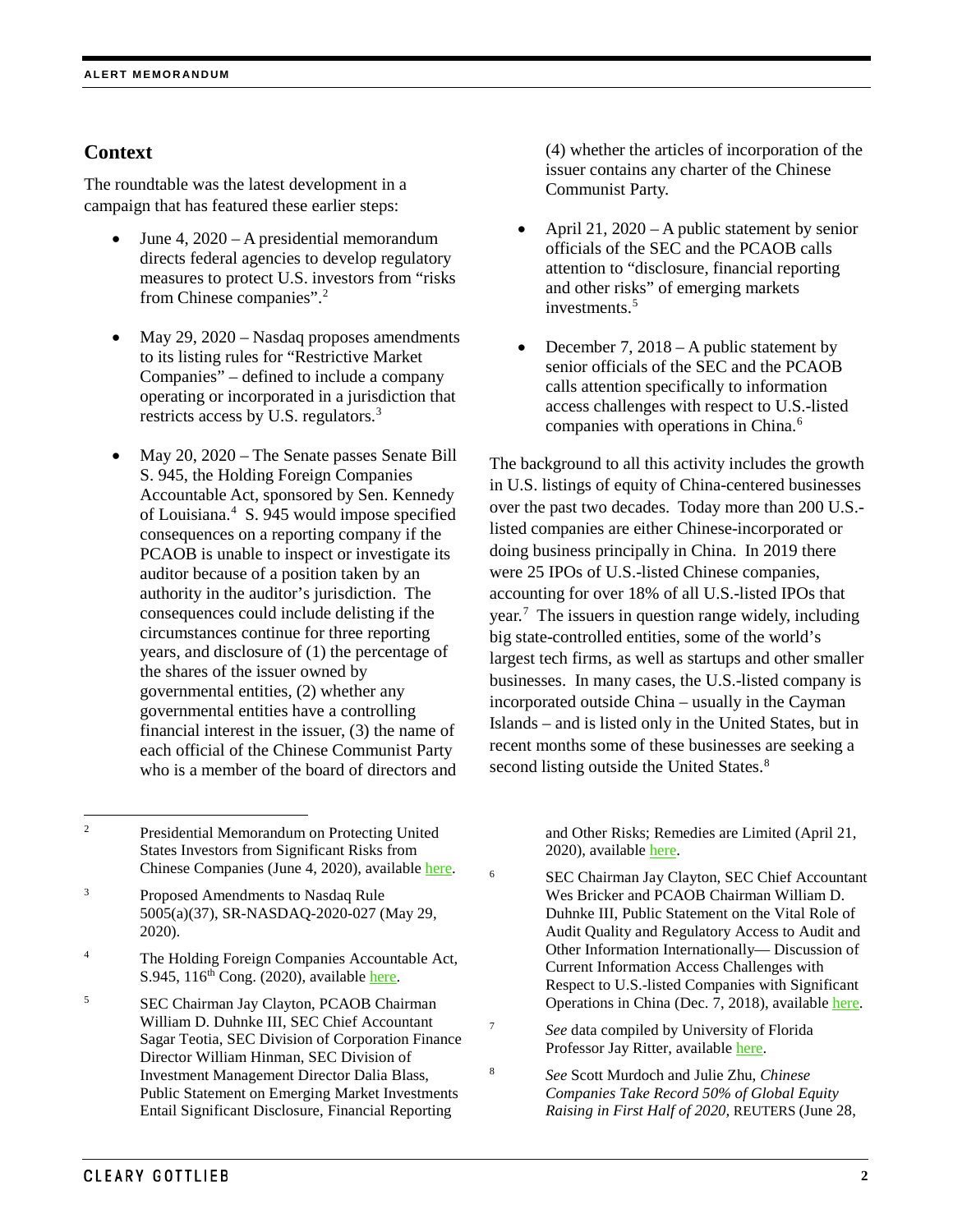Crucially, the background also includes the now longstanding impasse between the PCAOB and the Chinese financial regulatory authorities. A U.S.-listed foreign private issuer is required to file an annual report on Form 20-F containing financial statements audited by an audit firm registered with the PCAOB, and audit firms that are so registered are subject to inspection and enforcement by the PCAOB. This regime was established by the Sarbanes-Oxley Act of 2002, and from the beginning the PCAOB and the Chinese authorities have been unable to agree on how the PCAOB can exercise its mandate in China and Hong Kong. Absent such an agreement, Chinese law prohibits auditors from cooperating with the PCAOB, most recently pursuant to Article 177 of China's Securities Law, which took effect earlier this year.

## **Observations from the Roundtable**

## *The PCAOB's China problem*

Some recent rhetoric from the SEC and the PCAOB has suggested that the problem of how the PCAOB can pursue its mandate in China is part of a larger problem with "emerging markets," but PCAOB Chair Bill Duhnke was explicit at the Roundtable that China (including Hong Kong) is the only major problem. There are at present obstacles to inspections in France and Belgium, but he reported that in both cases the problems will be resolved shortly.

It is hard to see why the PCAOB would suggest the problem is more general. The Chinese impasse should not obscure the fact that the PCAOB was given a very ambitious mandate – to extend its regulatory mission internationally – and has been remarkably successful.

> 2020); Joanne Chiu, *Chinese Tech Firms Get Trading Boost From Hong Kong Listings*, THE WALL STREET JOURNAL (July 8, 2020).

- <span id="page-2-0"></span><sup>9</sup> *See* Benjamin Bain and David Westin, *SEC Chief Backs Bill to Delist China Firms Barring Audit Reviews*, BLOOMBERG (June 2, 2020); Dave Michaels and Akane Otani, *U.S. Moves to Audit Chinese Firms. Market Frets Over What Comes Next*, THE WALL STREET JOURNAL (May 26, 2020).
- <span id="page-2-2"></span><span id="page-2-1"></span><sup>10</sup> The lone exception was a proposal submitted the same day in writing by Carson Block, the founder

As Chair Duhnke summarized, through arduous negotiation the PCAOB has built up the ability to inspect auditors and enforce its standards in 51 countries. Moreover, the U.S. regime for auditor oversight has been influential around the world, stimulating the development of comparable regimes elsewhere. China is the exception that proves the rule.

As for the China problem itself, several participants in the Roundtable referred to the Kennedy bill with apparent approval, as SEC Chair Jay Clayton has reportedly also done,<sup>[9](#page-2-0)</sup> while others questioned it. But there was no detailed discussion of how the bill would work in practice or what impact it would have if it became law. The topic might be better addressed by regulatory action, which would permit a carefully drawn tactical approach and would also benefit from notice and comment, while legislation may be crudely drawn and poorly thought out. But there were no specific suggestions for what steps the SEC itself might take to attach regulatory consequences when the principal auditor is not subject to inspection,  $10$  or otherwise to develop regulatory pressure on Chinese issuers or financial regulators. It is possible the SEC is considering such measures, but if so there was no indication of it at the Roundtable.

One of the panels did focus on the ways in which issuers and auditors deal with internal controls for Chinese businesses. The discussion acknowledged that this question is important to multinationals with business in China, even if China is not their principal market and their principal auditors are not located in China, and that Chinese audit firms contribute substantial work to the audits of these issuers.<sup>11</sup> On

> of Muddy Waters, an investment boutique that was central in publicizing the alleged accounting problems at Luckin Coffee and other U.Sregistered issuers. It proposes that U.S. member firms for auditors of China-based issuers bear financial liability for audit failures of U.S. listed clients. The proposal is availabl[e here.](https://www.sec.gov/comments/emerging-markets/cll9-7400188-219069.pdf)

<sup>11</sup> The principal auditor is required to identify in a PCAOB filing on Form AP any other firm that contributed more than 5% of total audit hours. The PCAOB website provides extensive information based on these filings, including a list of more than

 $\overline{a}$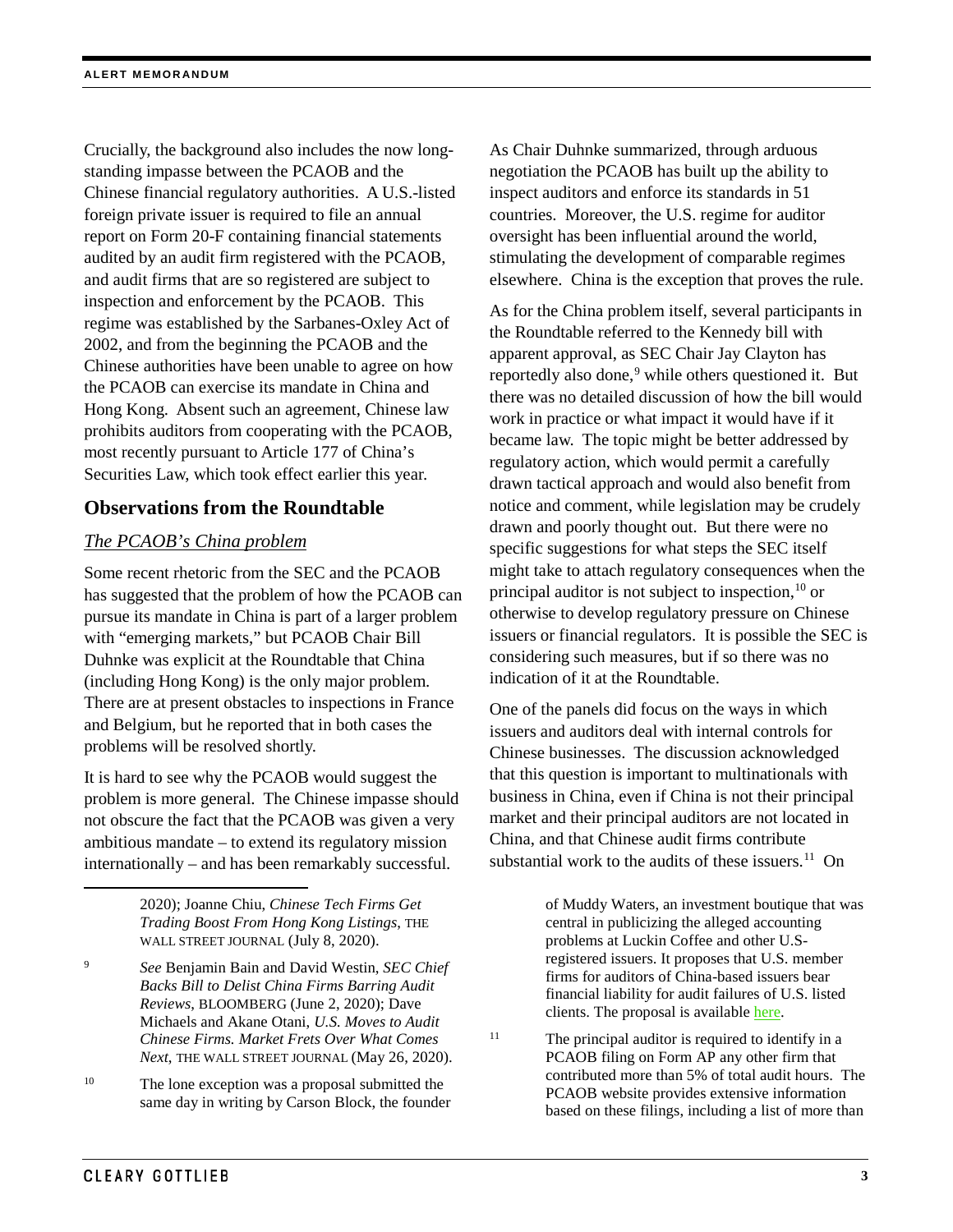the question whether the attendant risks are adequately disclosed, there was some discussion of possible improvements, but several participants observed that the risks are widely known.

## *Emerging Markets Generally*

The April 21 statement by senior U.S. regulators was styled as a statement about emerging markets in general. It discussed China as if it were only an example, but it did not identify any other countries. In introducing the Roundtable, Chair Clayton similarly described its topic as "risks for investors in emerging markets, including China."

The Roundtable discussion did not carefully spell out the scope of that broader concern, for example as to (1) what countries may be implicated, (2) whether the focus is the jurisdiction where the issuer is incorporated or the countries where it does business, or (3) whether the concern is limited to equity securities listed on U.S. exchanges. Of course, U.S. investors have significant exposure to companies that are not listed in the United States, so the risks are not limited to companies that trade on U.S. exchanges and are consequently subject to SEC reporting requirements.

These more general concerns were little discussed at the Roundtable, where most of the participants spoke about China most of the time. There was no indication that the SEC is considering particular measures aimed at a broader class of investments. However, several interesting themes emerged concerning the broader question of SEC regulation of cross-border investment.

• *Corporate governance*. There was some discussion of differences in corporate governance standards between U.S. and non-U.S. issuers, and of the SEC disclosure requirements on this topic. Panelists did not suggest changes in SEC rules or the governance standards of the securities exchanges. Of course, the federal securities

600 issuers that name a Chinese audit firm, available [here.](https://pcaobus.org/International/Pages/China-Referred-Work.aspx)

laws are not the primary basis for corporate governance practices, which are driven mainly by state law (for U.S. companies) and foreign law (for non-U.S. companies).

- *Index inclusion*. Several participants referred to the importance of index investing and the decisions made by index providers. The SEC's traditional approach to disclosure rests on the assumption that corporate disclosures influence the decisions of investors, but the rise of index investing casts doubt on this model. Instead it invites a focus on how index providers decide what securities to include, which was the subject of an interesting discussion in the Roundtable, and on how investment managers decide what index to use as a benchmark. [12](#page-3-0)
- *FPI reporting regime*. Mr. Hinman asked whether some features of the SEC's reporting regime for foreign private issuers should be modified. That regime provides a variety of disclosure accommodations and regulatory exemptions, and he raised the example of the exemption from Regulation FD. Some features of the regime were historically based on the expectation that a foreign private issuer with a U.S. listing also has a "primary" listing in its home jurisdiction. This is not, however, always the case, as some foreign issuers, including most of the Chinese IPOs of recent years, are listed only in the U.S. Mr. Hinman seemed to echo a concern, which SEC officials have occasionally raised in the past, that aspects of the FPI regime might be inappropriate for a company in that circumstance.

## *What to Expect*

The Roundtable did not identify any imminent regulatory action on the topics it addressed, but agencies including the SEC will presumably need

specific fund, with about \$50 billion in assets, to an index that includes Chinese stocks. The decision was widely reportedly to have been made at the direction of the White House.

 $\ddot{\phantom{a}}$ 

<span id="page-3-0"></span> $12$  In May 2020, a retirement fund for federal workers – the Federal Retirement Thrift Investment Board – deferred implementing a decision to transition a